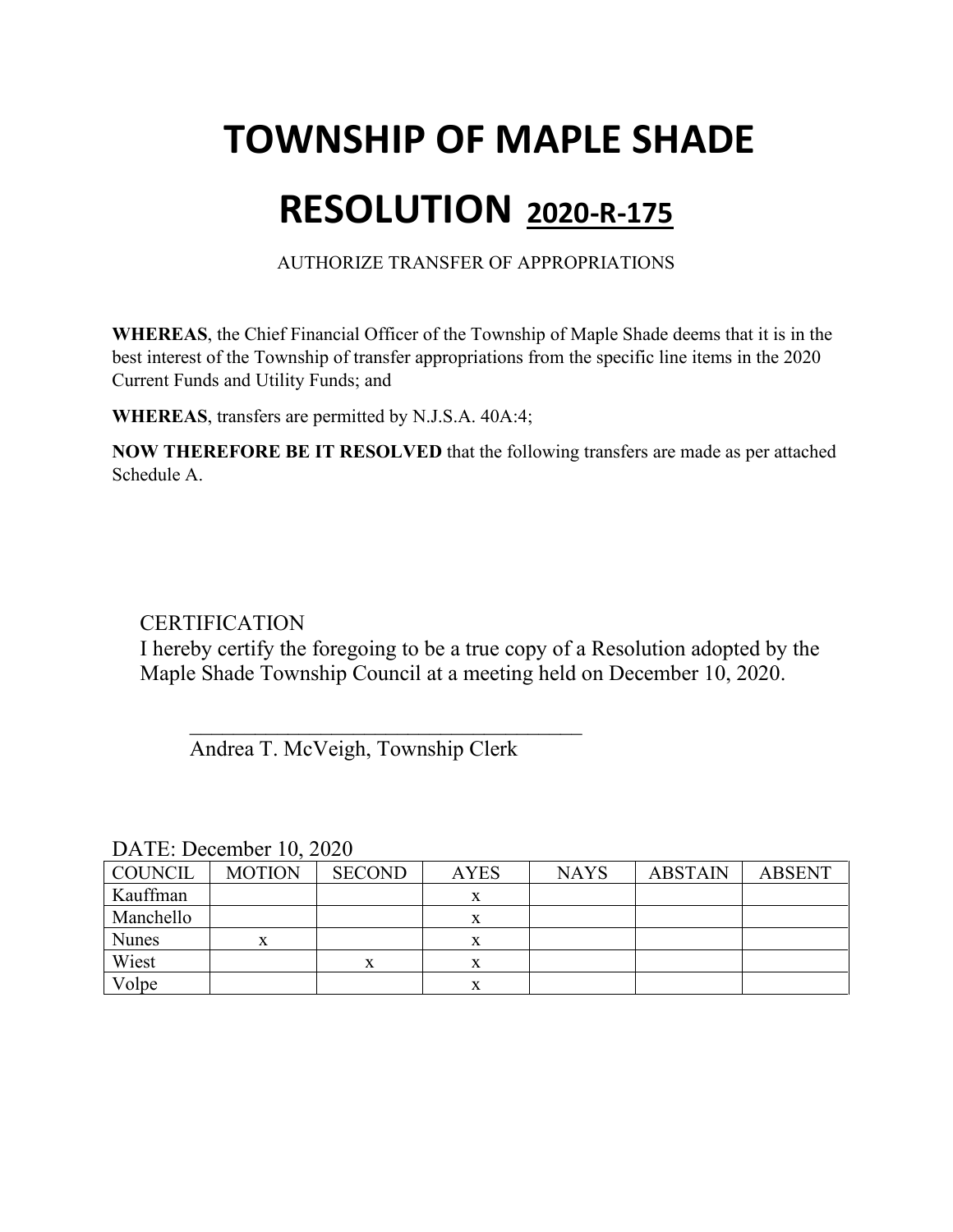### **RESOLUTION AUTHORIZING THE TRANSFER OF PROPERTY NO LONGER NEEDED FOR PUBLIC USE TO CINNAMINSON TOWNSHIP**

WHEREAS, the Township of Maple Shade is the owner of a police command vehicle which, due to its mechanical condition has been replaced and is no longer needed for public use; and

WHEREAS, N.J.S.A. 40A:11-36(2) allows for the disposal of public property to another contracting unit; and

WHEREAS, the police department of the Township Cinnaminson, has expressed a desire for use of the property

NOW THEREFORE, BE IT RESOLVED by Township Council of the Township of Maple Shade as follows:

1. The Township Council hereby authorizes the transfer of the 1991 Oshkosh Truck-MTRHM bearing VIN# 4CDB5XG25M2103305 to the Township of Cinnaminson in "as is" condition with Cinnaminson Township incurring all costs for the transport, transfer of title and registration of the vehicle.

### **CERTIFICATION**

I hereby certify the foregoing to be a true copy of a Resolution adopted by the Maple Shade Township Council at a meeting held on December 10, 2020.

Andrea T. McVeigh, Township Clerk

| $DATE$ , DUULIIIUU TU, $2020$ |               |               |             |             |                |               |  |
|-------------------------------|---------------|---------------|-------------|-------------|----------------|---------------|--|
| COUNCIL                       | <b>MOTION</b> | <b>SECOND</b> | <b>AYES</b> | <b>NAYS</b> | <b>ABSTAIN</b> | <b>ABSENT</b> |  |
| Kauffman                      |               |               |             |             |                |               |  |
| Manchello                     |               |               |             |             |                |               |  |
| <b>Nunes</b>                  | X             |               | x           |             |                |               |  |
| Wiest                         |               | л             | л           |             |                |               |  |
| Volpe                         |               |               |             |             |                |               |  |

| DATE: December 10, 2020 |  |  |  |
|-------------------------|--|--|--|
|-------------------------|--|--|--|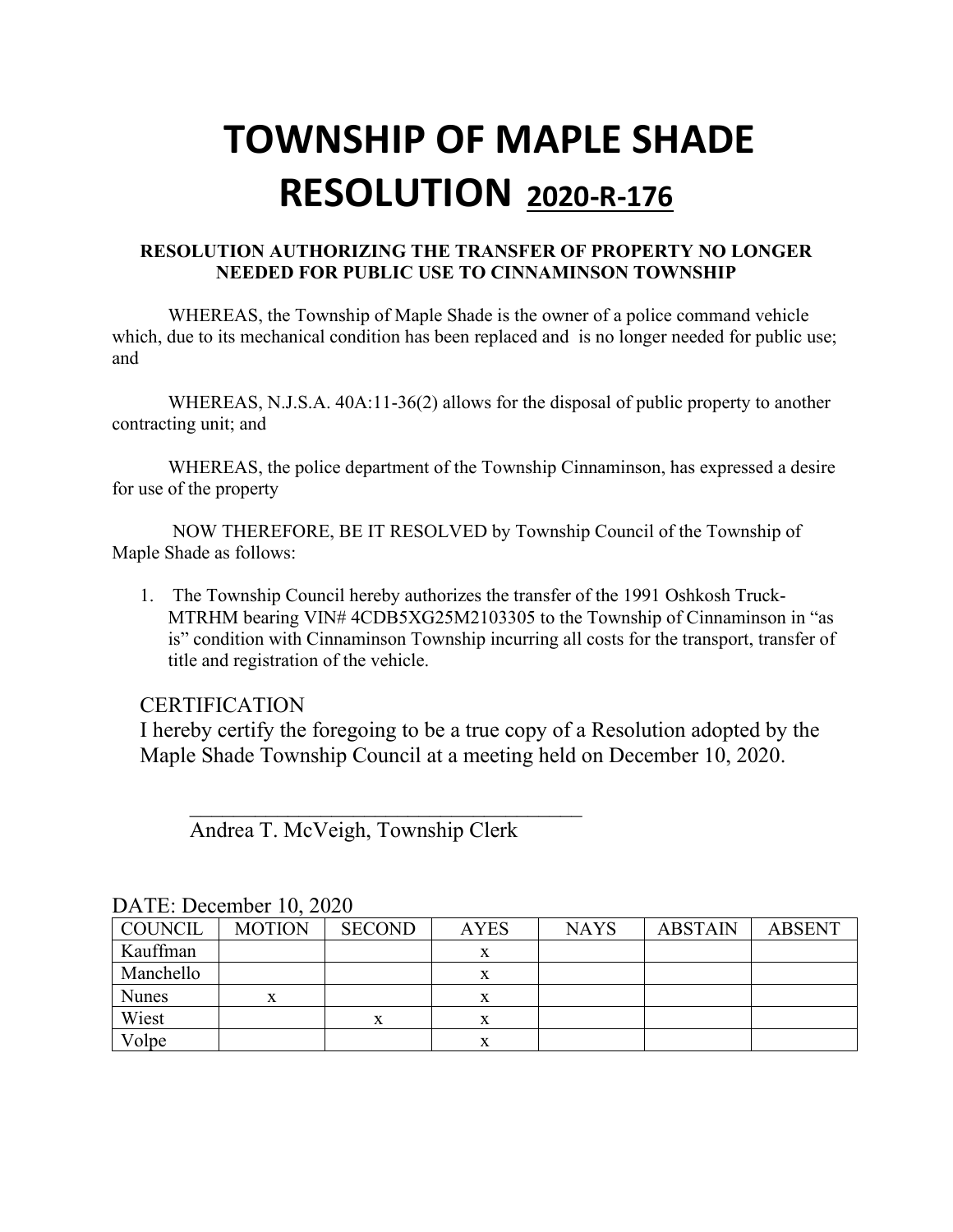### **RESOLUTION ACCEPTING THE RETIREMENT OF BRENDA L. SPRIGMAN, CHIEF FINANCIAL OFFICER**

**WHEREAS**, on December 14, 2014 the Township of Maple Shade appointed Brenda L. Sprigman as the Chief Financial Officer to complete an unexpired term for the period of January 1, 2010 through December 31, 2014; and

**WHEREAS**, the Township of Maple Shade then appointed Ms. Sprigman as the Chief Financial Officer for the term of January 1, 2018 through December 31, 2018; and

**WHEREAS**, on February 14, 2019 the Township of Maple Shade granted Ms. Sprigman tenure pursuant to N.J.S.A. 40A:9-140.10; and

**WHEREAS**, Ms. Sprigman will have successfully completed her sixth year of continuous service with the Township of Maple Shade; and

**WHEREAS**, Ms. Sprigman has announced her retirement as an employee of the Township of Maple Shade and the Township has received notice from the New Jersey Division of Pensions and Benefits that she has applied for retirement effective January 1, 2021;

**NOW,THEREFORE, BE IT RESOLVED** by the Mayor and Council of the Township of Maple Shade that they do herby accept the retirement of Brenda L. Sprigman, effective January 1, 2021 and thank Ms. Sprigman for her years of service to the Township of Maple Shade.

#### **CERTIFICATION**

DATE: December 10, 2020

I hereby certify the foregoing to be a true copy of a Resolution adopted by the Maple Shade Township Council at a meeting held on December 10, 2020.

| <b>COUNCIL</b> | <b>MOTION</b> | <b>SECOND</b> | <b>AYES</b> | <b>NAYS</b> | <b>ABSTAIN</b> | <b>ABSENT</b> |
|----------------|---------------|---------------|-------------|-------------|----------------|---------------|
| Kauffman       |               |               |             |             |                |               |
| Manchello      |               |               | x           |             |                |               |
| <b>Nunes</b>   | X             |               | x           |             |                |               |
| Wiest          |               |               | л           |             |                |               |
| Volpe          |               |               | л           |             |                |               |

Andrea T. McVeigh, Township Clerk

 $\overline{\mathcal{L}}$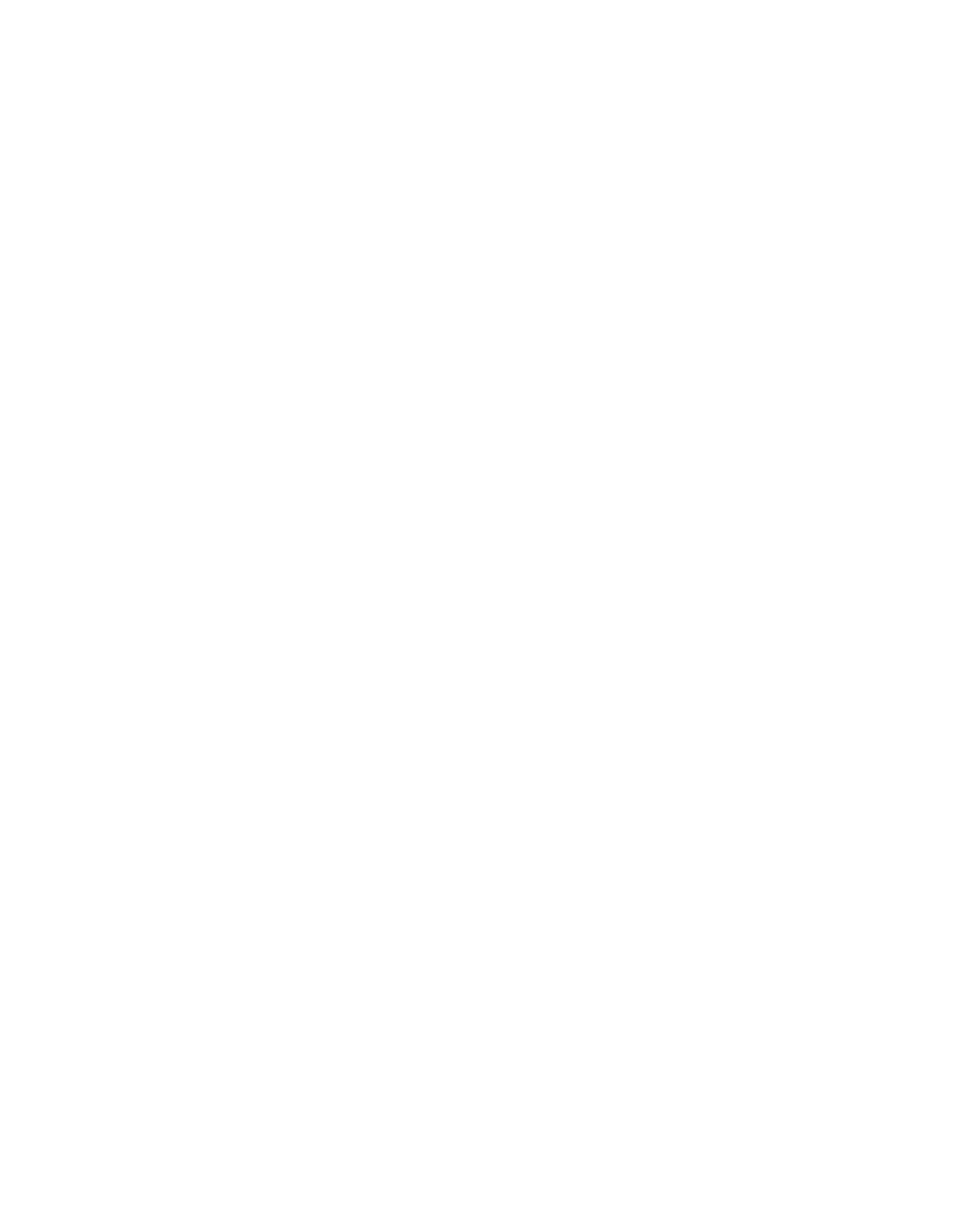### RESOLUTION AUTHORIZING THE TOWNSHIP TREASURER TO PAY CERTAIN CLAIMS

WHEREAS, conditions may necessitate the payment of bills at such times when the required majority of Council would not be available to hold a special meeting during the period between scheduled Council meetings due to the holidays or special circumstances; and

WHEREAS, upon the recommendation of the Township Manager, Council desires to provide the Township Treasurer with authority to pay claims necessary for the continued operation of the Township with such actions to be ratified by Township Council at its next available meeting.

NOW, THEREFORE, BE IT RESOLVED, by the Township Council of the Township of Maple Shade, in the County of Burlington and State of New Jersey, as follows:

- 1. That the Township Treasurer is hereby authorized to pay those bills deemed necessary, in the sole discretion of the Township Treasurer, for the continued operation of the Township.
- 2. Any and all such action taken by the Township Treasurer shall be ratified by the Township Council during a Council meeting.

### **CERTIFICATION**

I hereby certify the foregoing to be a true copy of a Resolution adopted by the Maple Shade Township Council at a meeting held on December 10, 2020.

Andrea T. McVeigh, Township Clerk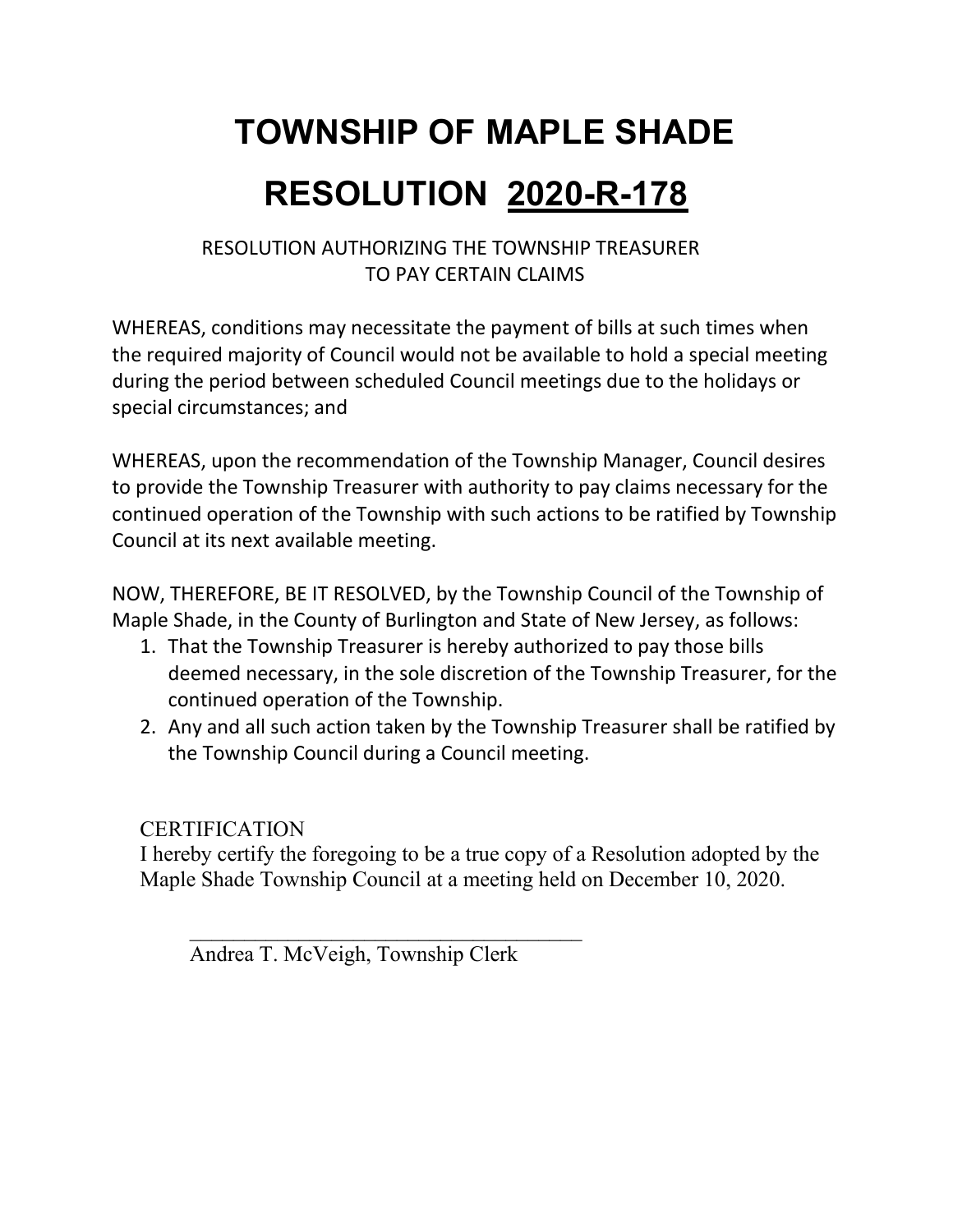DATE: December 10, 2020

| <b>COUNCIL</b> | <b>MOTION</b> | <b>SECOND</b> | <b>AYES</b> | <b>NAYS</b> | <b>ABSTAIN</b> | <b>ABSENT</b> |
|----------------|---------------|---------------|-------------|-------------|----------------|---------------|
| Kauffman       |               |               |             |             |                |               |
| Manchello      |               |               |             |             |                |               |
| <b>Nunes</b>   |               |               |             |             |                |               |
| Wiest          |               | x             |             |             |                |               |
| Volpe          |               |               |             |             |                |               |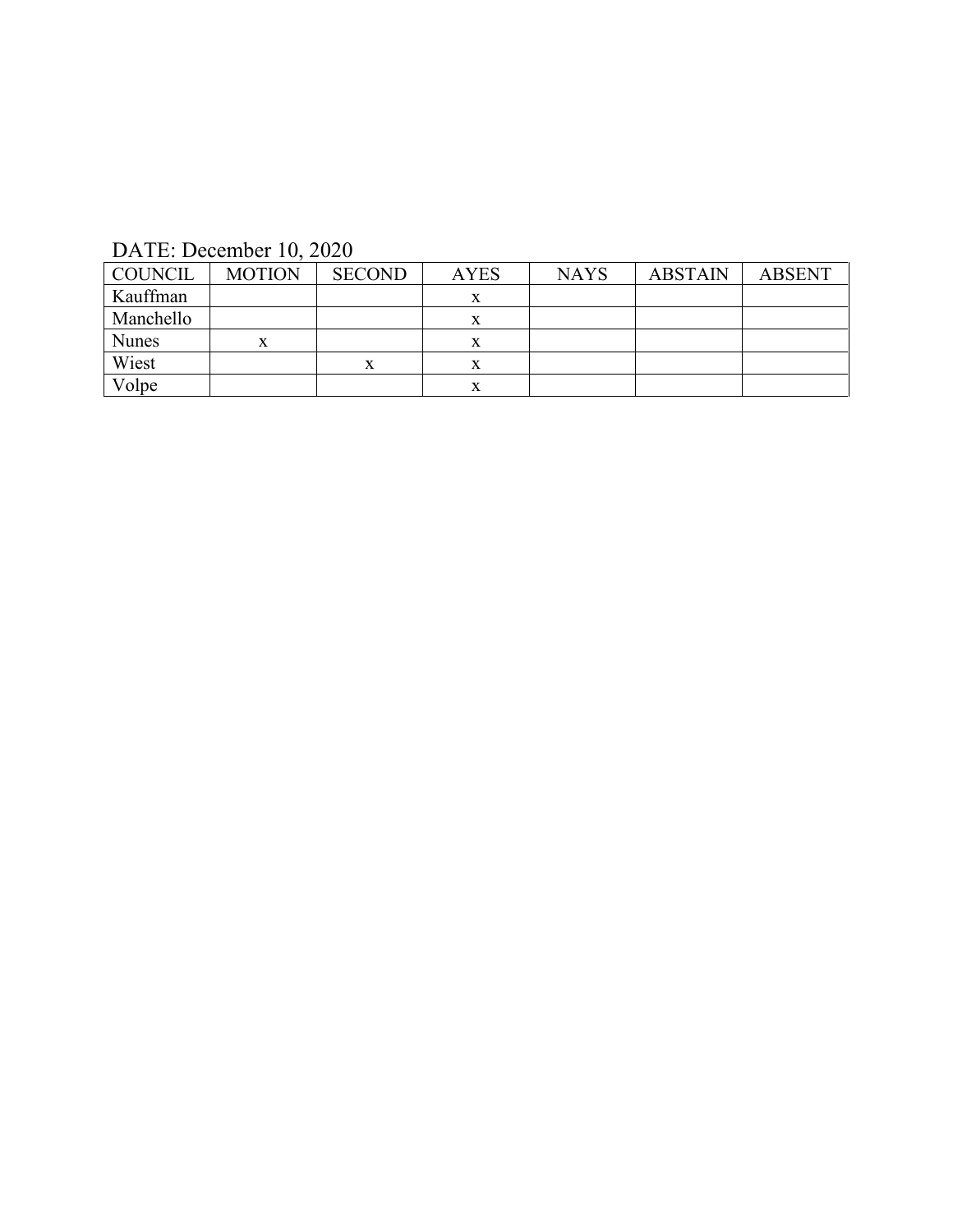#### AMEND CONTRACT WITH A.C. SCHULTES, INC. FOR SEALING WELL NO. 2 AT THE MAPLE SHADE TOWNSHIP WASTEWATER TREATMENT PLANT AND APPROVE FINAL CHANGE ORDER NO. 1

WHEREAS, the Township Council, by previous Resolution, awarded a contract to A.C. Schultes for the sealing of Well No. 2 at the Maple Shade Township Wastewater Treatment Plant; and

WHEREAS, Remington & Vernick, the Township's agent responsible for supervising the sealing of Well No. 2 at the Maple Shade Township Wastewater Treatment Plant, has advised the Township Manager, by way of a November 18, 2020 correspondence and change order request and the submission of the appropriate certification that the original contract should be decreased and that said change does not materially expand upon the size, nature or scope of the original project as described in the specifications, said work being beyond the contemplation of the parties at the time of the execution of the original agreement and not being known until work commenced; and

WHEREAS, N.J.A.C. 5:30-11.1, et seq. provides that the Governing Body may authorize change orders and amend contracts in accordance with the procedures set forth in said regulations; and

WHEREAS, the Township's Chief Financial Officer, as required by N.J.A.C. 5:30-11.3, has reviewed the requested change order and has certified as to the availability of funds, said certification being attached hereto and made a part hereof; and

WHEREAS, the Township Council has reviewed the aforementioned request and desires to act favorably with respect to same and to amend the contract accordingly and to approve the change order.

NOW, THEREFORE, BE IT RESOLVED, by the Township Council of the Township of Maple Shade, in the County of Burlington and State of New Jersey, as follows:

1. That the Township Council, based upon the aforementioned certificate, hereby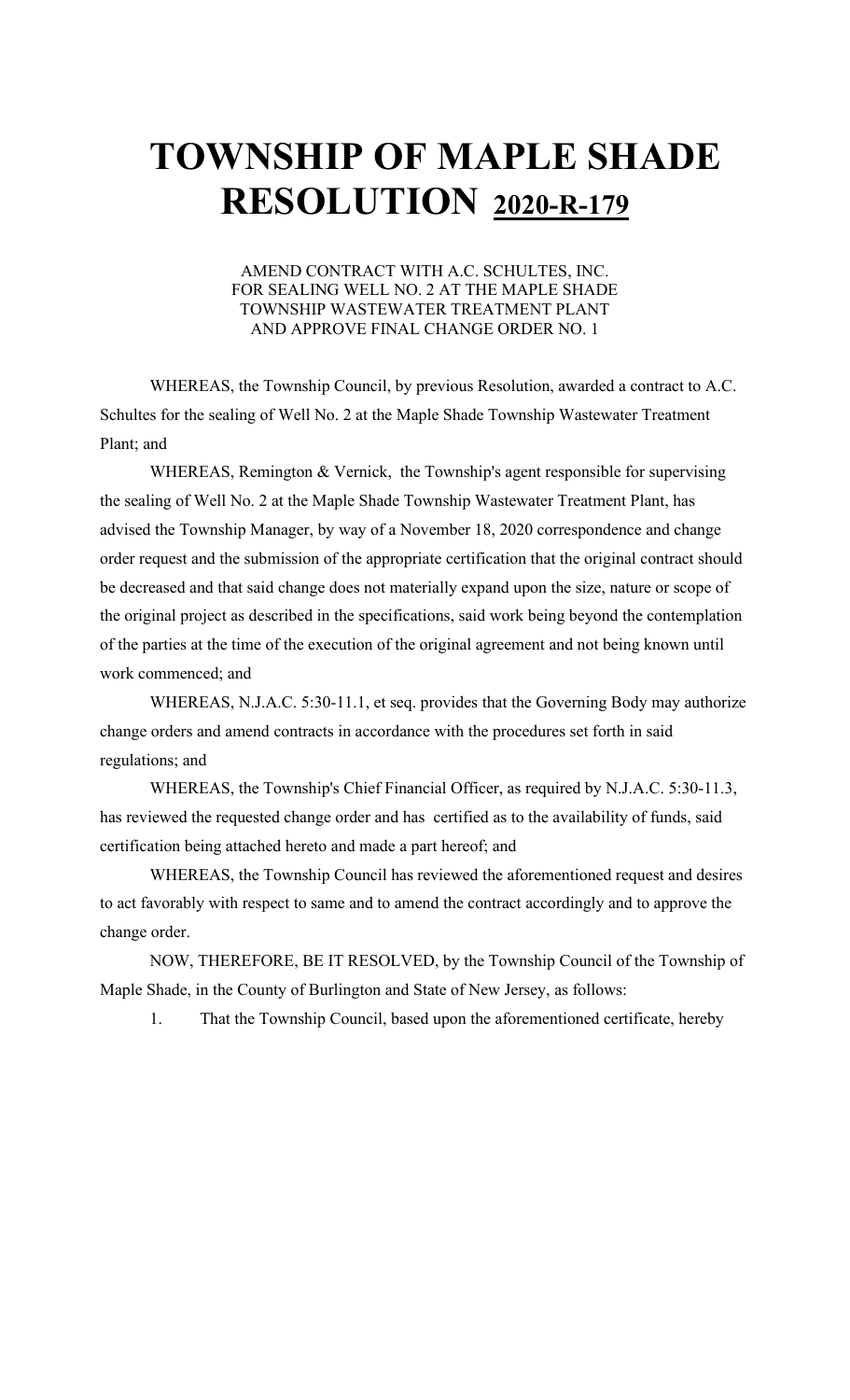declares that there are sufficient funds and hereby directs the Township Chief Financial Officer to charge the expenditure against Ordinance No. as amended.

2. That the Township Council hereby amends the subject contract and decreases the contract price in the amount of \$10,000.00, from \$48,795.00 to \$38,795.00, in accordance with the terms and conditions of the aforementioned certification and November 18, 2020 correspondence and change order final request, said certification, correspondence and request being attached hereto as Exhibit A and made a part hereof.

3. That the Township Council hereby directs the Township Mayor and Clerk to execute any and all documents necessary to effectuate the terms of this Resolution and which are prepared by or reviewed by the Township Attorney.

### **CERTIFICATION**

I hereby certify the foregoing to be a true copy of a Resolution adopted by the Maple Shade Township Council at a meeting held on December 10, 2020.

Andrea T. McVeigh, Township Clerk

| <b>COUNCIL</b> | <b>MOTION</b> | <b>SECOND</b> | <b>AYES</b> | <b>NAYS</b> | <b>ABSTAIN</b> | <b>ABSENT</b> |
|----------------|---------------|---------------|-------------|-------------|----------------|---------------|
| Kauffman       |               |               | x           |             |                |               |
| Manchello      |               |               |             |             |                |               |
| <b>Nunes</b>   | X             |               | л           |             |                |               |
| Wiest          |               | $\mathbf v$   | Λ           |             |                |               |
| Volpe          |               |               |             |             |                |               |

DATE: December 10, 2020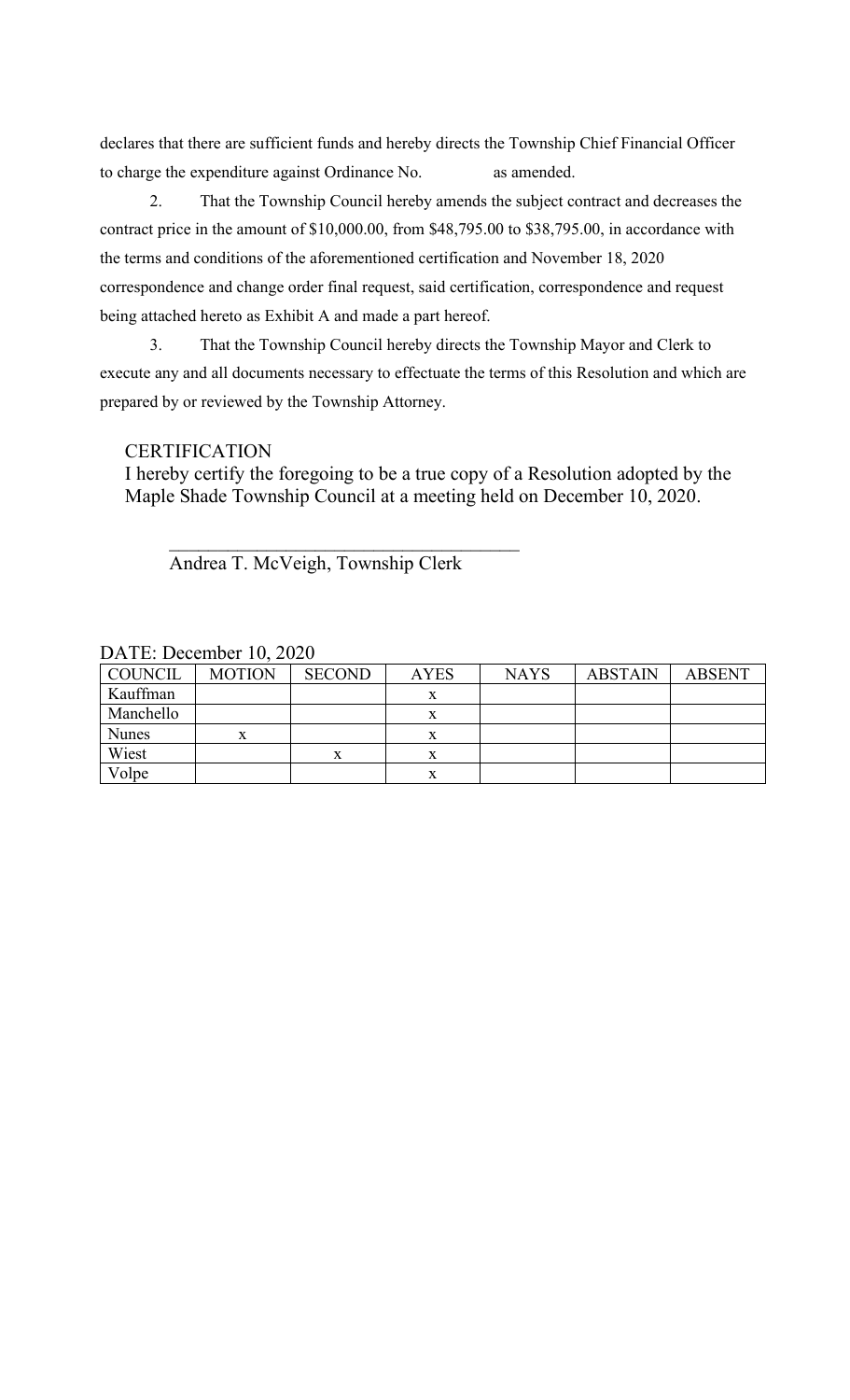### AMENDMENT TO CONTRACT # APPROVING FINAL CHANGE ORDER NO. 1

THIS AGREEMENT entered into this day of , 2020 by and between **A.C. SCHULTES, INC.,** having its principal place of business at 664 S. Evergreen Avenue, Woodbury Hieghts, New Jersey (08097) (hereinafter referred to as "**CONTRACTOR**") and the **TOWNSHIP OF MAPLE SHADE**, a municipal corporation organized under the laws of the State of New Jersey, having its principal place of business at the Municipal Building, 200 Stiles Avenue, Maple Shade, New Jersey (08052) (hereinafter referred to as "**TOWNSHIP**");

#### **W I T N E S S E T H**

WHEREAS, the Contractor has been awarded a contract by the Township for the sealing of Well No. 2 at the Maple Shade Township Wastewater Treatment Plant in the Township of Maple Shade, in accordance with the terms and conditions set forth in Contract # ; and

WHEREAS, Remington & Vernick, the Township Agent responsible for supervising the sealing of Well No. 2 at the Maple Shade Township Wastewater Treatment Plant in the Township of Maple Shade, has advised the Township Council, by way of a correspondence dated November 18, 2020, and of the submission of the appropriate certification, that the Contractor has requested an approval of an amendatory contract to authorize a decrease in construction administration for the aforesaid purposes; and

WHEREAS, the Township Council has reviewed said request and change order and desires to act favorably pursuant thereto as per Resolution R-2020-

NOW, THEREFORE, in consideration of the mutual covenants, agreements and terms and conditions contained herein, the parties hereby agree as follows:

1. The parties agree that Contract # is hereby amended to decrease the amount due and owing to A.C. Schultes, Inc. in the amount of \$10,000.00.

2. The parties hereby agree to amend said contract to decrease the price from \$48,795.00 to \$38,795.00.

3. The parties agree that the terms, conditions, agreements and understandings contained in this amendatory contract constitutes the entire agreement between the parties.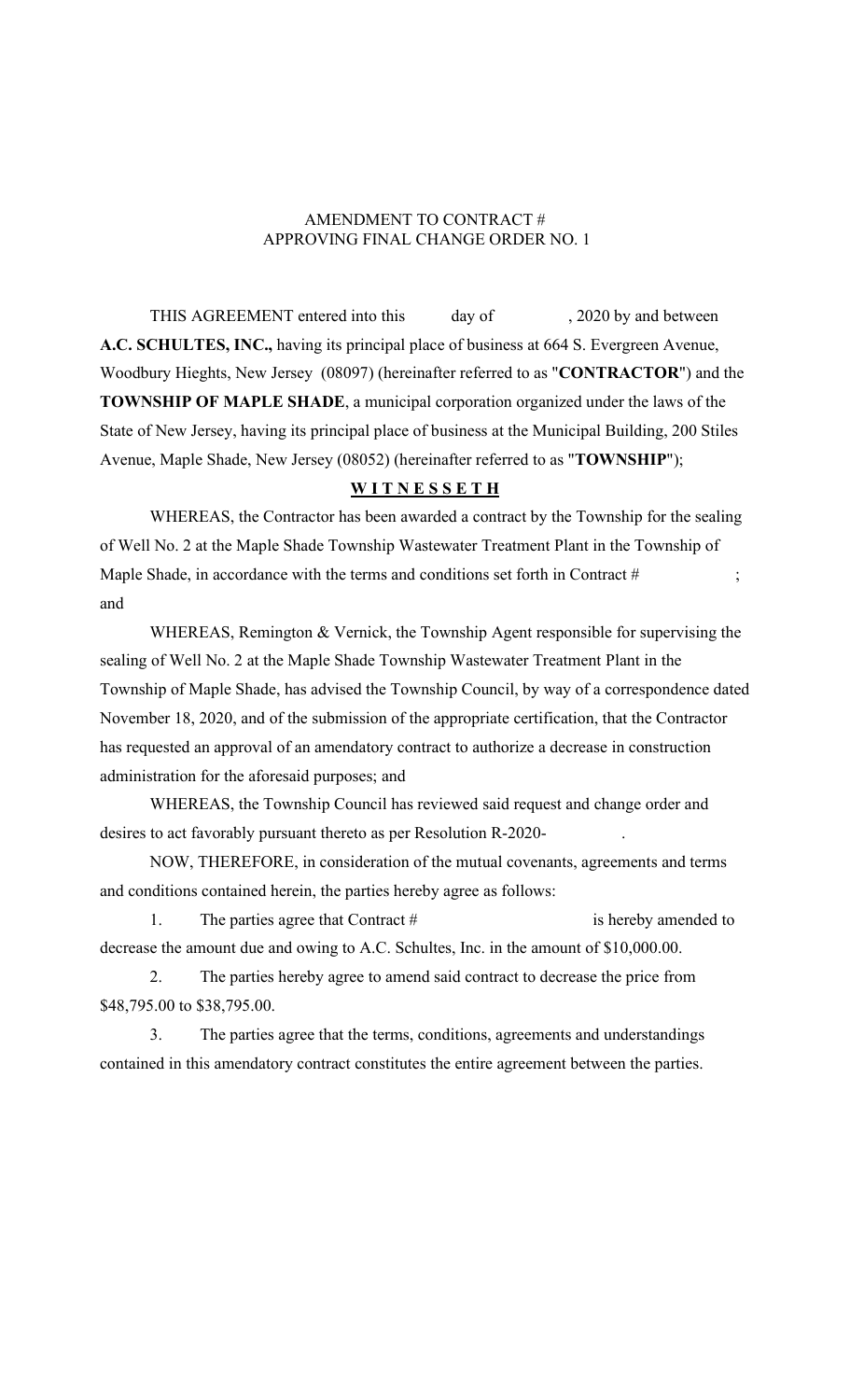IN WITNESS WHEREOF, the parties hereto have set hands and seal the above day and date as written above.

TOWNSHIP OF MAPLE SHADE

ATTEST:

BY:\_\_\_\_\_\_\_\_\_\_\_\_\_\_\_\_\_\_\_\_\_\_\_\_\_\_\_\_

CLAIRE VOLPE, Mayor

ANDREA T. DeGOLIA, Township Clerk

A.C. SCHULTES, INC.

ATTEST:

BY\_\_\_\_\_\_\_\_\_\_\_\_\_\_\_\_\_\_\_\_\_\_\_\_\_\_\_\_\_\_\_\_\_

BY:\_\_\_\_\_\_\_\_\_\_\_\_\_\_\_\_\_\_\_\_\_\_\_\_\_\_\_\_\_\_\_\_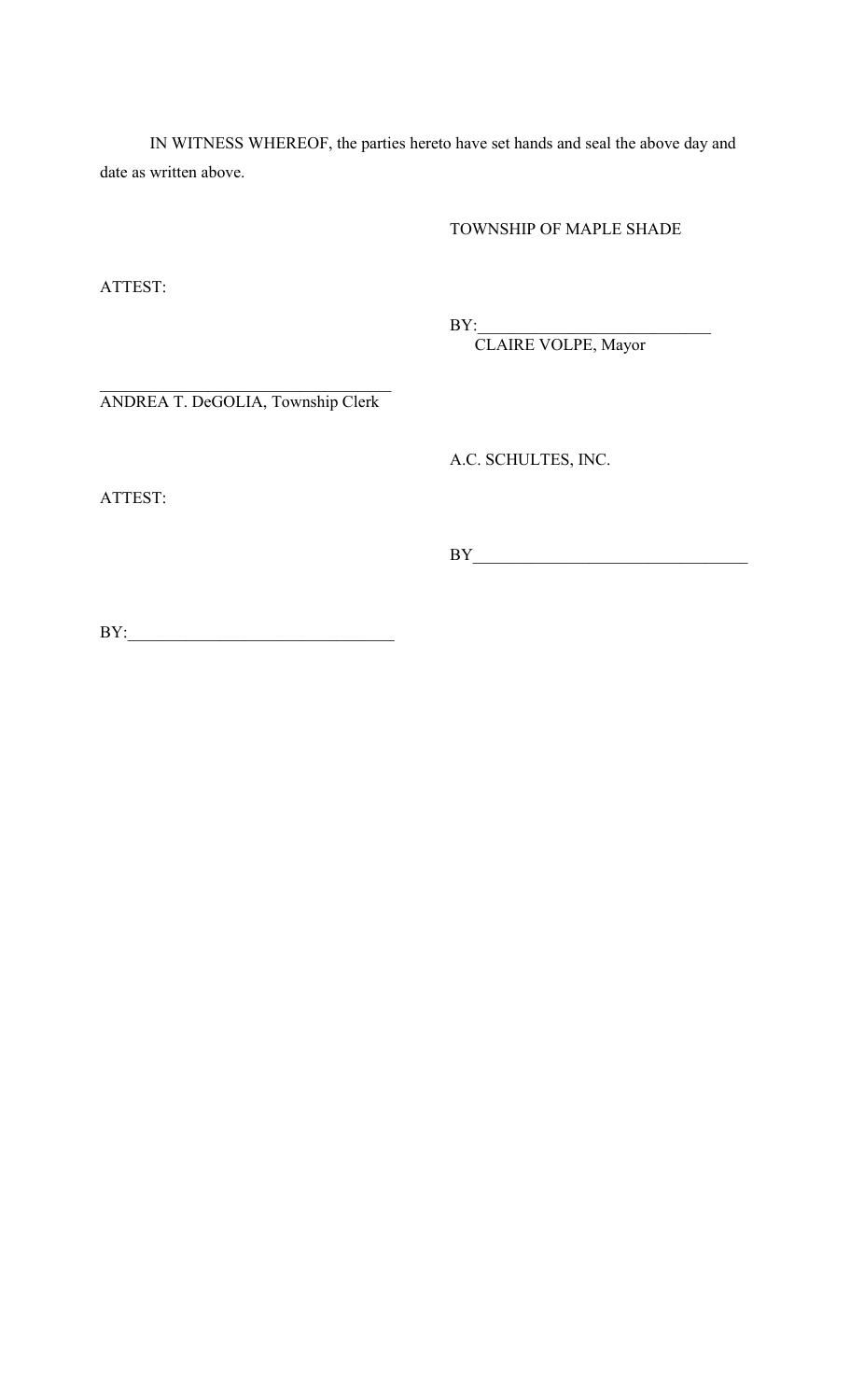#### AMEND CONTRACT WITH BR WELDING, INC. FOR IMPROVEMENTS TO WASTEWATER TREATMENT PLANT DIGESTER TANK AND APPROVE FINAL CHANGE ORDER NO. 1

WHEREAS, the Township Council, by previous Resolution, awarded a contract to BR Welding, Inc. for improvements to the Maple Shade Wastewater Treatment Plant digester tank; and

WHEREAS, Remington & Vernick Engineers, the Township's agent responsible for supervising the improvements to the Maple Shade Township Wastewater Treatment Plant digester, has advised the Township Manager, by way of a November 30, 2020 correspondence and change order request and the submission of the appropriate certification that the original contract should be decreased and that said change does not materially expand upon the size, nature or scope of the original project as described in the specifications, said work being beyond the contemplation of the parties at the time of the execution of the original agreement and not being known until work commenced; and

WHEREAS, N.J.A.C. 5:30-11.1, et seq. provides that the Governing Body may authorize change orders and amend contracts in accordance with the procedures set forth in said regulations; and

WHEREAS, the Township's Chief Financial Officer, as required by N.J.A.C. 5:30-11.3, has reviewed the requested change order and has certified as to the availability of funds, said certification being attached hereto and made a part hereof; and

WHEREAS, the Township Council has reviewed the aforementioned request and desires to act favorably with respect to same and to amend the contract accordingly and to approve the change order.

NOW, THEREFORE, BE IT RESOLVED, by the Township Council of the Township of Maple Shade, in the County of Burlington and State of New Jersey, as follows:

1. That the Township Council, based upon the aforementioned certificate, hereby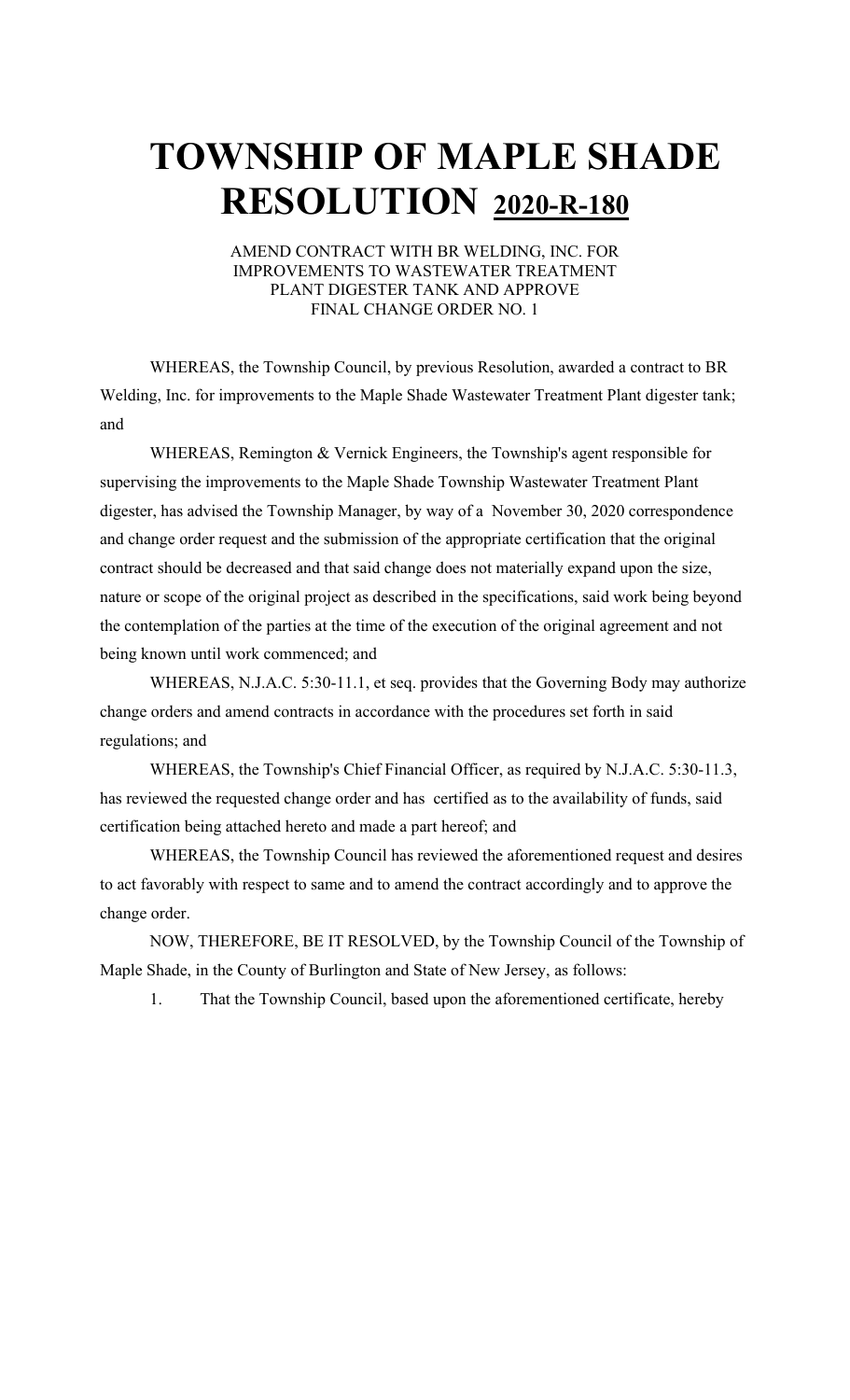declares that there are sufficient funds and hereby directs the Township Chief Financial Officer to charge the expenditure against Ordinance No. as amended.

2. That the Township Council hereby amends the subject contract and decreases the contract price in the amount of \$35,259.89, from \$297,000.00 to \$261,740.11, in accordance with the terms and conditions of the aforementioned certification and November 30, 2020 correspondence and change order final request, said certification, correspondence and request being attached hereto as Exhibit A and made a part hereof.

3. That the Township Council hereby directs the Township Mayor and Clerk to execute any and all documents necessary to effectuate the terms of this Resolution and which are prepared by or reviewed by the Township Attorney.

**CERTIFICATION** 

I hereby certify the foregoing to be a true copy of a Resolution adopted by the Maple Shade Township Council at a meeting held on December 10, 2020.

Andrea T. McVeigh, Township Clerk

| <b>COUNCIL</b> | <b>MOTION</b> | <b>SECOND</b> | <b>AYES</b> | <b>NAYS</b> | <b>ABSTAIN</b> | <b>ABSENT</b> |
|----------------|---------------|---------------|-------------|-------------|----------------|---------------|
| Kauffman       |               |               |             |             |                |               |
| Manchello      |               |               | x           |             |                |               |
| <b>Nunes</b>   | x             |               | x           |             |                |               |
| Wiest          |               |               | x           |             |                |               |
| Volpe          |               |               | x           |             |                |               |

DATE: December 10, 2020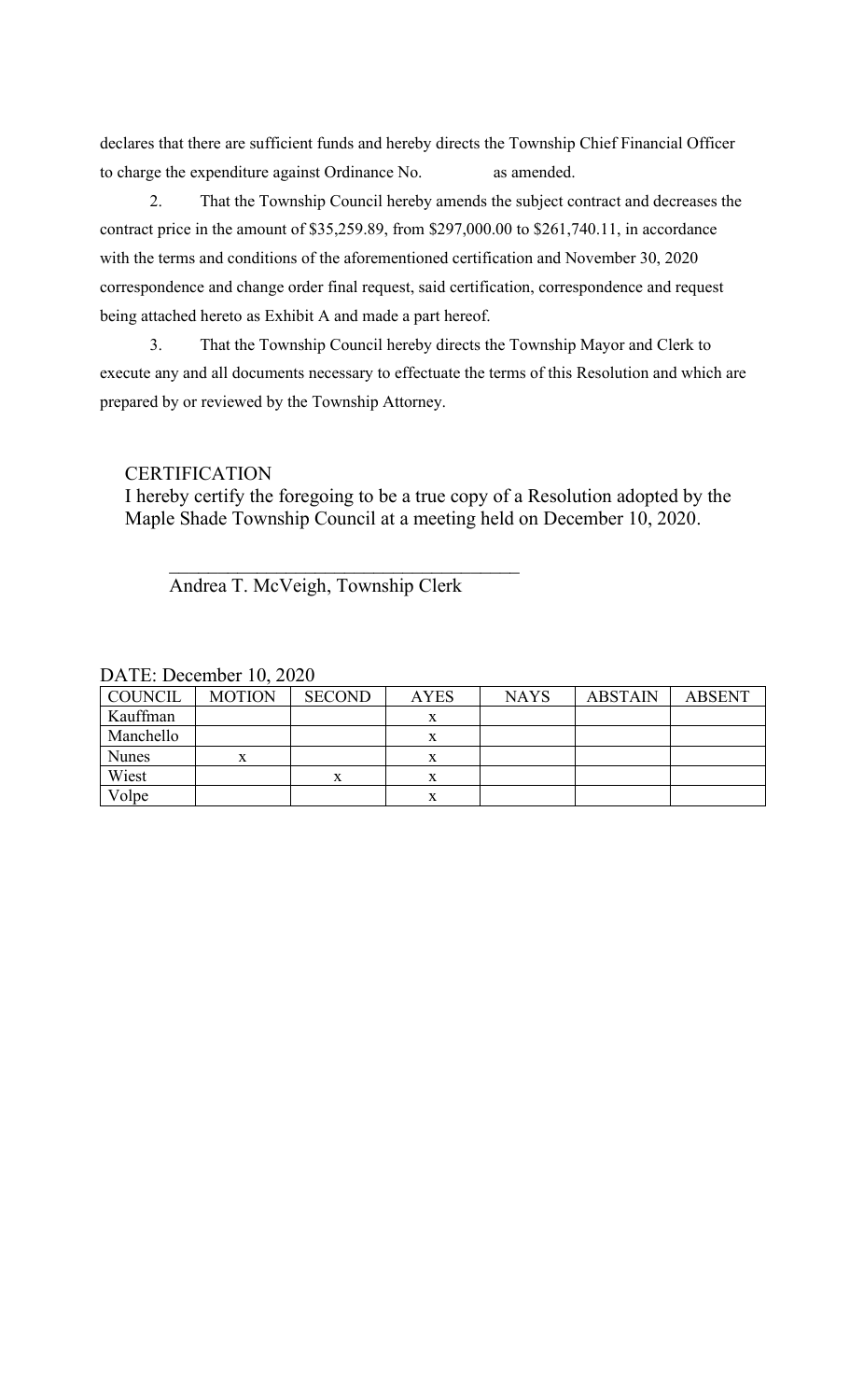### AMENDMENT TO CONTRACT # AND FINAL CHANGE ORDER NO. 1

THIS AGREEMENT entered into this day of , 2020 by and between BR **WELDING, INC.,** having its principal place of business at 3 Brook Road, Howell, New Jersey (07731) (hereinafter referred to as "**CONTRACTOR**") and the **TOWNSHIP OF MAPLE SHADE**, a municipal corporation organized under the laws of the State of New Jersey, having its principal place of business at the Municipal Building, 200 Stiles Avenue, Maple Shade, New Jersey (08052) (hereinafter referred to as "**TOWNSHIP**");

### **W I T N E S S E T H**

WHEREAS, the Contractor has been awarded a contract by the Township for improvements to the Maple Shade Township Wastewater Treatment Plant digester tank, in accordance with the terms and conditions set forth in Contract # ; and

WHEREAS, Remington & Vernick Engineers, the Township Agent responsible for supervising the improvements to the Maple Shade Township Wastewater Treatment Plant digester tank, has advised the Township Council, by way of a correspondence dated November 30, 2020, and of the submission of the appropriate certification, that the Contractor has requested an approval of an amendatory contract to authorize a decrease in construction administration for the aforesaid purposes; and

WHEREAS, the Township Council has reviewed said request and change order and desires to act favorably pursuant thereto as per Resolution R-2020- .

NOW, THEREFORE, in consideration of the mutual covenants, agreements and terms and conditions contained herein, the parties hereby agree as follows:

1. The parties agree that Contract # is hereby amended to decrease the amount due and owing to BR Welding, Inc. in the amount of \$35,259.89.

2. The parties hereby agree to amend said contract to decrease the price from \$297,000.00 to \$261,740.11.

3. The parties agree that the terms, conditions, agreements and understandings contained in this amendatory contract constitutes the entire agreement between the parties.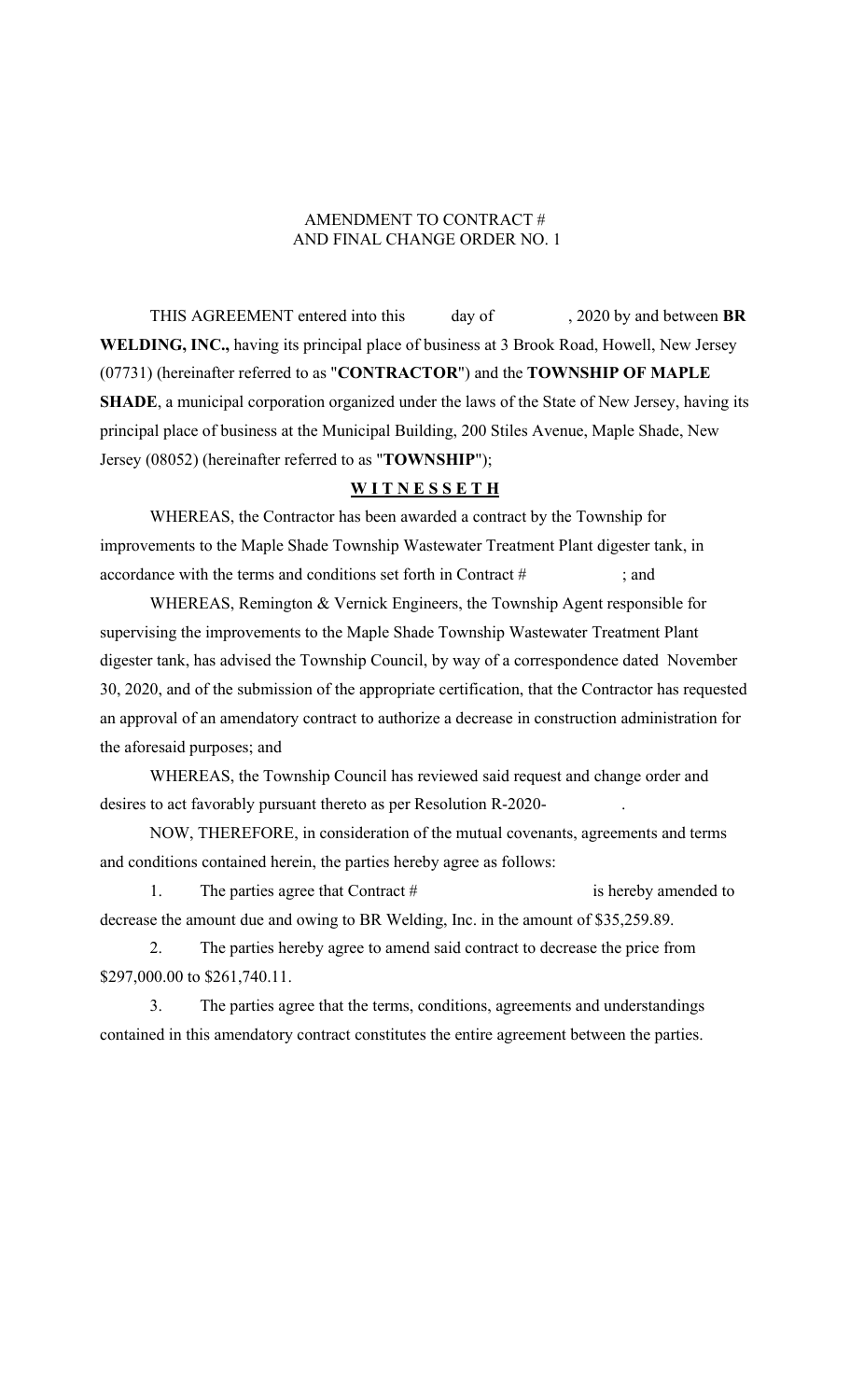IN WITNESS WHEREOF, the parties hereto have set hands and seal the above day and date as written above.

TOWNSHIP OF MAPLE SHADE

ATTEST:

BY:\_\_\_\_\_\_\_\_\_\_\_\_\_\_\_\_\_\_\_\_\_\_\_\_\_\_\_\_

CLAIRE VOLPE, Mayor

ANDREA T. DeGOLIA, Township Clerk

BR WELDING, INC.

ATTEST:

BY\_\_\_\_\_\_\_\_\_\_\_\_\_\_\_\_\_\_\_\_\_\_\_\_\_\_\_\_\_\_\_\_\_

BY:\_\_\_\_\_\_\_\_\_\_\_\_\_\_\_\_\_\_\_\_\_\_\_\_\_\_\_\_\_\_\_\_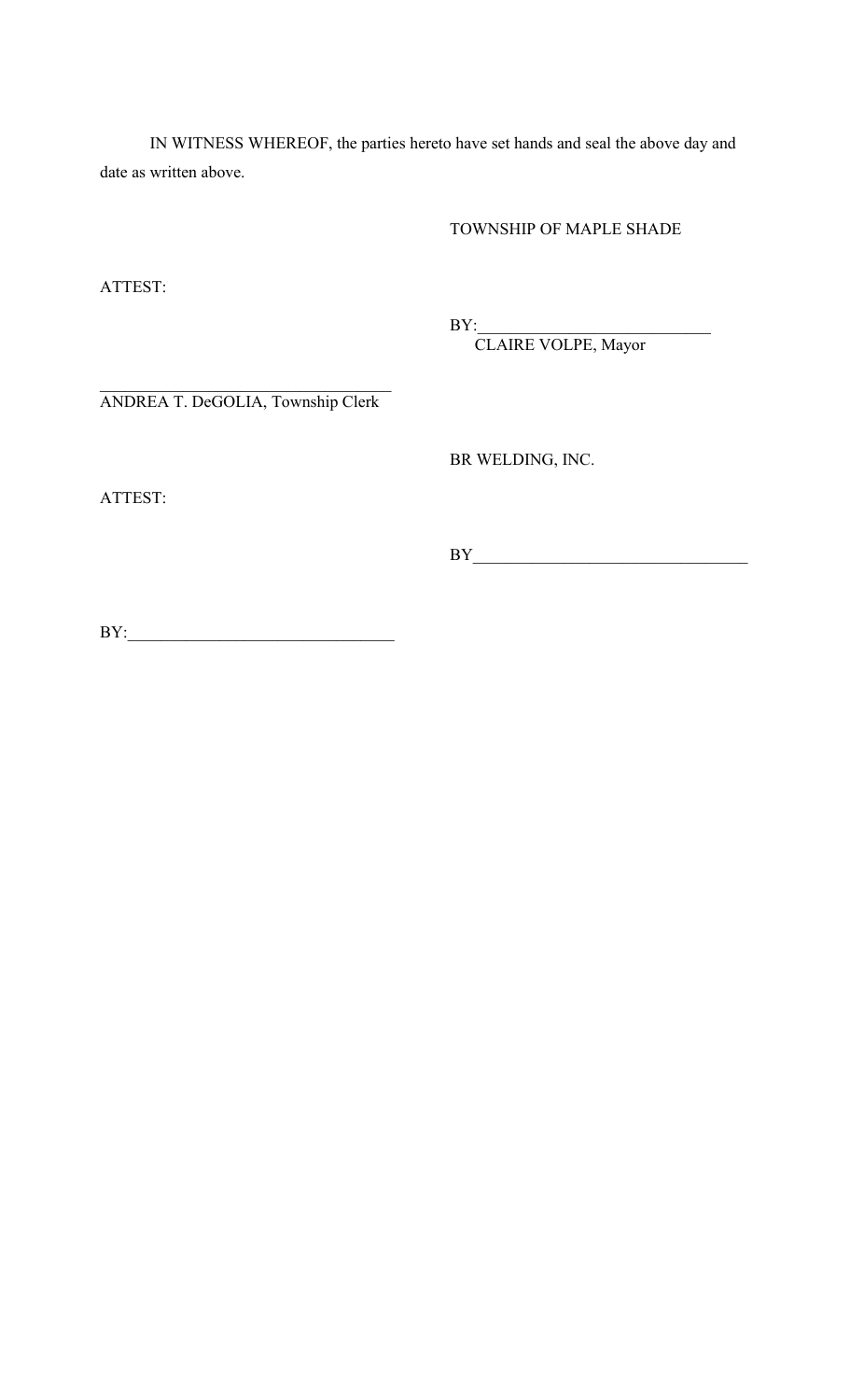RESOLUTION AUTHORIZING THE TOWNSHIP OF MAPLE SHADE, NEW JERSEY THROUGH THE MAPLE SHADE POLICE DEPARTMENT TO PARTICIPATE IN THE DEFENSE LOGISTICS AGENCY, LAW ENFORCEMENT SUPPORT OFFICE, 1033 PROGRAM TO ENABLE THE TOWNSHIP OF MAPLE SHADE TO REQUEST AND ACQUIRE EXCESS DEPARTMENT OF DEFENSE EQUIPMENT

**WHEREAS**, the Unites State Congress authorized the Defense Logistics Agency (DLA) Law Enforcement Support Office (LESO) 1033 Program to make use of excess Department of Defense personal property by making that personal property available to Municipal, County and State Law Enforcement Agencies (LEAs); and

**WHEREAS**, DLA rules mandate that all equipment acquired through the 1033 Program remain under the control of the requesting LEA; and

**WHEREAS**, participation in the 1033 Program allows municipal and county LEAs to obtain property they might not otherwise be able to afford in order to enhance community preparedness, response and resiliency; and

**WHEREAS,** although property is provided through the 1033 Program at no cost to municipal and county LEAs, these entities are responsible for the costs associated with delivery, maintenance, fueling and upkeep of the property and for specialized training on the operation of any acquired property; and

**WHEREAS,** N.J.S.A. 40A:5-30.2 requires that the governing body of the municipality or county approve, by a majority of the full membership, both enrollment in, and the acquisition of any property through, the 10333 Program; and

**NOW THEREFORE BE IT RESOLVED** that the Township of Maple Shade / Maple Shade Police Department is hereby authorized to acquire items of non-controlled property designated "DEMIL A," which may include office supplies, office furniture, computers, electronic equipment, generators, field packs, non-military vehicles, clothing, traffic and transit signal systems, exercise equipment, framing and moving equipment, storage devices and containers, tools, medical and first aid equipment and supplies, personal protection equipment and supplies, construction materials, lighting supplies, beds and sleeping mats, wet and cold weather equipment and supplies, respirators, binoculars, and any other supplies or equipment of a non-military nature identified by the LEA, if it shall become available in the period of time for which this resolution authorizes, based on the needs of the Township of Maple Shade / Maple Shade Police Department, without restriction; and